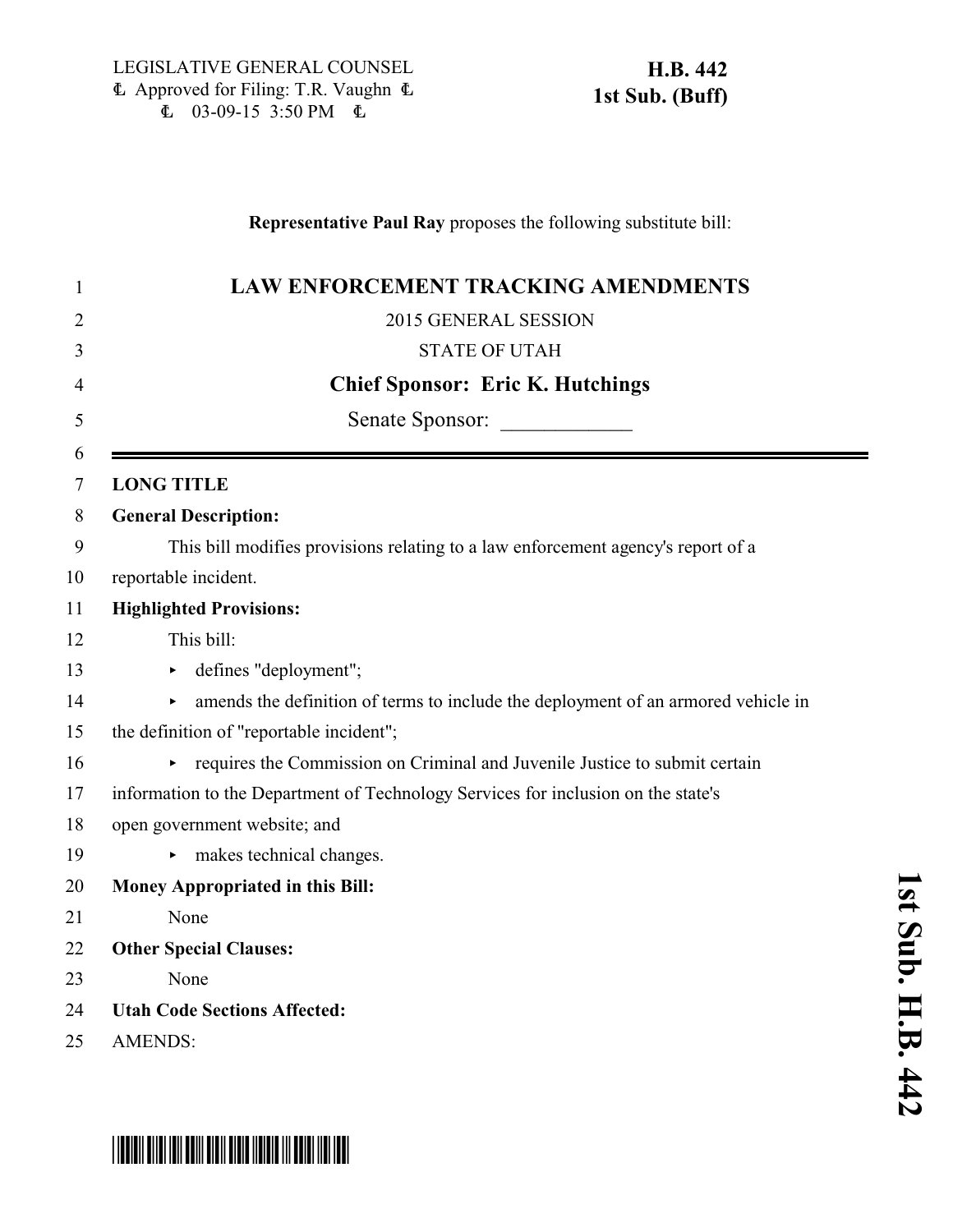## <span id="page-1-0"></span>**1st Sub. (Buff) H.B. 442 03-09-15 3:50 PM**

|    | 77-7-8.5, as enacted by Laws of Utah 2014, Chapter 106                                       |
|----|----------------------------------------------------------------------------------------------|
|    | Be it enacted by the Legislature of the state of Utah:                                       |
|    | Section 1. Section 77-7-8.5 is amended to read:                                              |
|    | 77-7-8.5. Use of tactical groups -- Reporting requirements.                                  |
|    | $(1)$ As used in this section:                                                               |
|    | (a) "Deployment" means the use of personnel or a resource by a law enforcement               |
|    | agency, regardless of whether the personnel or resource is:                                  |
|    | (i) owned, leased, rented, or borrowed by the law enforcement agency; or                     |
|    | (ii) used by, or provided to, the law enforcement agency in response to a request for        |
|    | assistance by the law enforcement agency.                                                    |
|    | $\left[\frac{a}{a}\right]$ (b) (i) "Reportable incident" means:                              |
|    | (A) the deployment of a tactical group, if a member of the tactical group arrives at the     |
|    | location to which the tactical group is deployed; $[\sigma r]$                               |
|    | (B) law enforcement officers who serve a search warrant after using forcible entry[:];       |
| or |                                                                                              |
|    | the deployment of an armored vehicle for a law enforcement purpose.<br>(C)                   |
|    | (ii) "Reportable incident" does not [mean] include a forced cell entry at a corrections      |
|    | facility.                                                                                    |
|    | $[\phi]$ (c) "Tactical group" means a special unit, within a law enforcement agency,         |
|    | specifically trained and equipped to respond to critical, high-risk situations.              |
|    | (2) On and after January 1, 2015, every state, county, municipal, or other law               |
|    | enforcement agency shall annually on or before April 30 report to the Commission on Criminal |
|    | and Juvenile Justice the following information for the previous calendar year:               |
|    | (a) whether the law enforcement agency conducted one or more reportable incidents;           |
|    | (b) the following information regarding each reportable incident:                            |
|    | the organizational title of the agency, task force, or tactical group deployed;<br>(i)       |
|    | the city, county, and zip code of the location where the reportable incident<br>(ii)         |
|    | occurred;                                                                                    |
|    | (iii) the reason for the deployment;                                                         |
|    | (iv) the type of warrant obtained, if any;                                                   |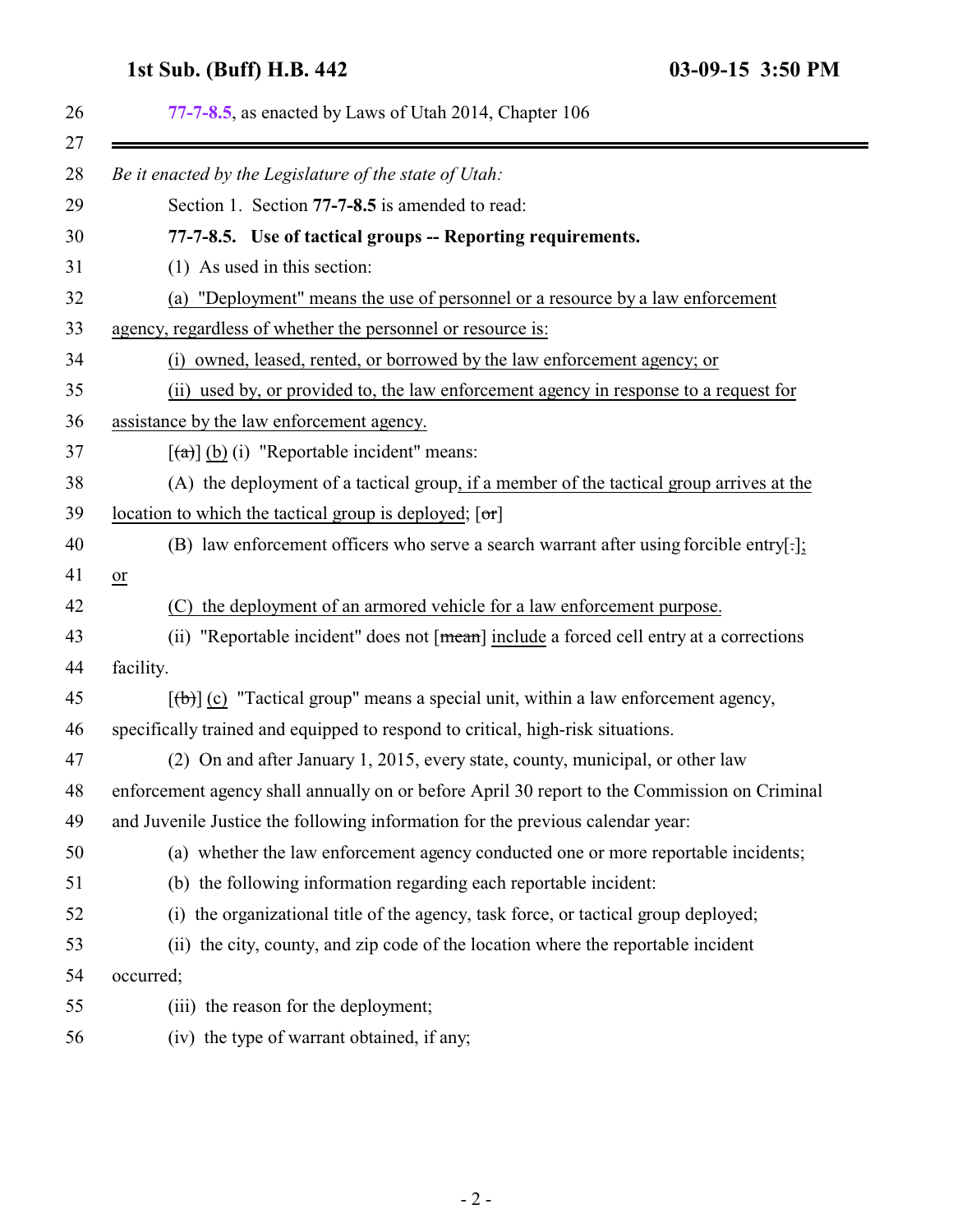| 57 | (v) if a threat assessment was completed;                                                      |
|----|------------------------------------------------------------------------------------------------|
| 58 | (vi) if a warrant was obtained, the name of the judge or magistrate who authorized the         |
| 59 | warrant;                                                                                       |
| 60 | (vii) the number of arrests made, if any;                                                      |
| 61 | (viii) if any evidence was seized;                                                             |
| 62 | (ix) if any property was seized, other than property that was seized as evidence;              |
| 63 | (x) if a forcible entry was made;                                                              |
| 64 | (xi) if a firearm was discharged by a law enforcement officer, and, if so, approximately       |
| 65 | how many shots were fired by each officer;                                                     |
| 66 | (xii) if a weapon was brandished by a person other than the law enforcement officers;          |
| 67 | (xiii) if a weapon was used by a person against the law enforcement officers and, if a         |
| 68 | firearm was used, the number or approximate number of shots fired by the person;               |
| 69 | (xiv) the identity of any law enforcement agencies that participated or provided               |
| 70 | resources for the deployment;                                                                  |
| 71 | (xv) if a person or domestic animal was injured or killed by a law enforcement officer;        |
| 72 | and                                                                                            |
| 73 | (xvi) if a law enforcement officer was injured or killed; and                                  |
| 74 | (c) the number of arrest warrants served that required a forced entry as provided by           |
| 75 | Section 77-7-8 and were not served in conjunction with a search warrant that resulted in a     |
| 76 | reportable incident.                                                                           |
| 77 | (3) If a warrant is served by a multijurisdictional team of law enforcement officers, the      |
| 78 | reporting requirement in this section shall be the responsibility of the commanding agency or  |
| 79 | governing authority of the multijuris dictional team.                                          |
| 80 | (4) The Commission on Criminal and Juvenile Justice shall develop a standardized               |
| 81 | format that each law enforcement agency shall use in reporting the data required in Subsection |
| 82 | (2).                                                                                           |
| 83 | (5) A law enforcement agency shall:                                                            |
| 84 | (a) compile the data described in Subsection (2) for each year as a report in the format       |
| 85 | required under Subsection (4); and                                                             |
| 86 | (b) submit the report to:                                                                      |
| 87 | (i) the Commission on Criminal and Juvenile Justice; and                                       |